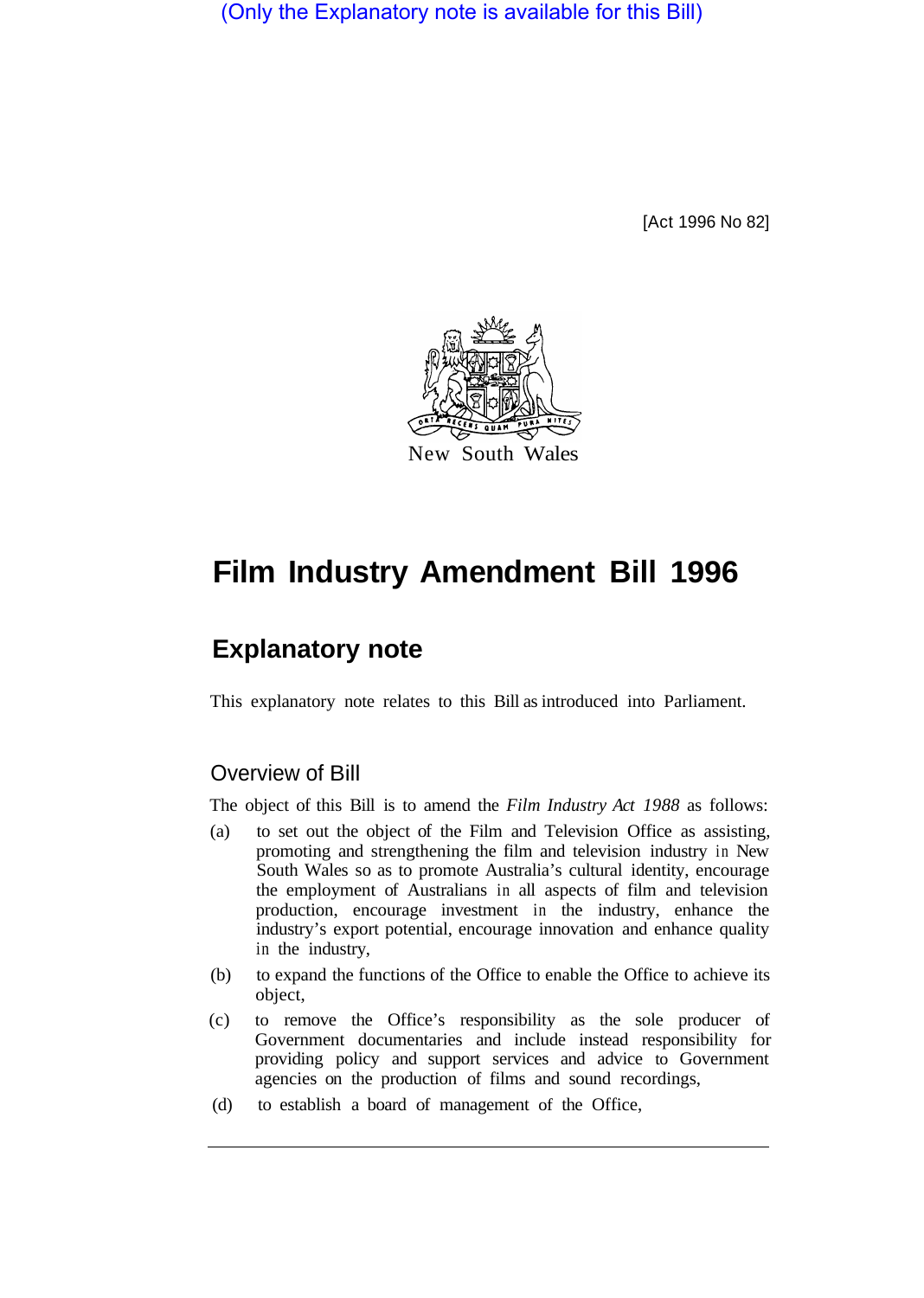Film Industry Amendment Bill 1996 [Act 1996 No 82]

Explanatory note

- (e) to provide statutory recognition of the existing position of Director of the Office who is to be responsible to the board for the day to day management of the operation of the Office,
- (f) to make consequential amendments.

### Outline of provisions

**Clause 1** sets out the name (also called the short title) of the proposed Act.

**Clause 2** provides that the proposed Act will commence on a day or days to be appointed by proclamation.

**Clause 3** is a formal provision that gives effect to the Schedule of amendments to the *Film Industry Act 1988.* 

#### **Schedule 1 Amendments**

#### **Object and functions of the Office**

**Schedule 1 [8]** inserts new section 4A into the Act which states that the object of the Office is to assist, promote and strengthen the film and television industry in New South Wales so as to promote Australia's cultural identity, encourage the employment of Australians in all aspects of film and television production, encourage investment in the industry, enhance the industry's export potential, encourage innovation and enhance quality in the industry. **Schedule 1 [l]** makes a consequential amendment. **Schedule 1 [2]** renames the Act as the *Film and Television Office Act 1988.* 

**Schedule 1 [11]** replaces section 6. The proposed section expands the functions of the Office so as to enable it to achieve its object. Proposed section 6 (1) (e), for example, enables the Office to assist in the promotion of public interest in film as a medium of communication and as an art form and in the development of an informed and critical film audience. Proposed section 6 (1) (h) enables the Office to undertake the production of films or sound recordings on its own behalf or for any other person or organisation (including any Government agency). **Schedule 1 [5]** makes a consequential amendment.

**Schedule 1 [3]** and **[4]** insert a definition of *sound recording,* and new definition of film, into the Act.

**Schedule 1 [9]** and **[10]** update references.

**Schedule 1 [13] omits an obsolete section.**